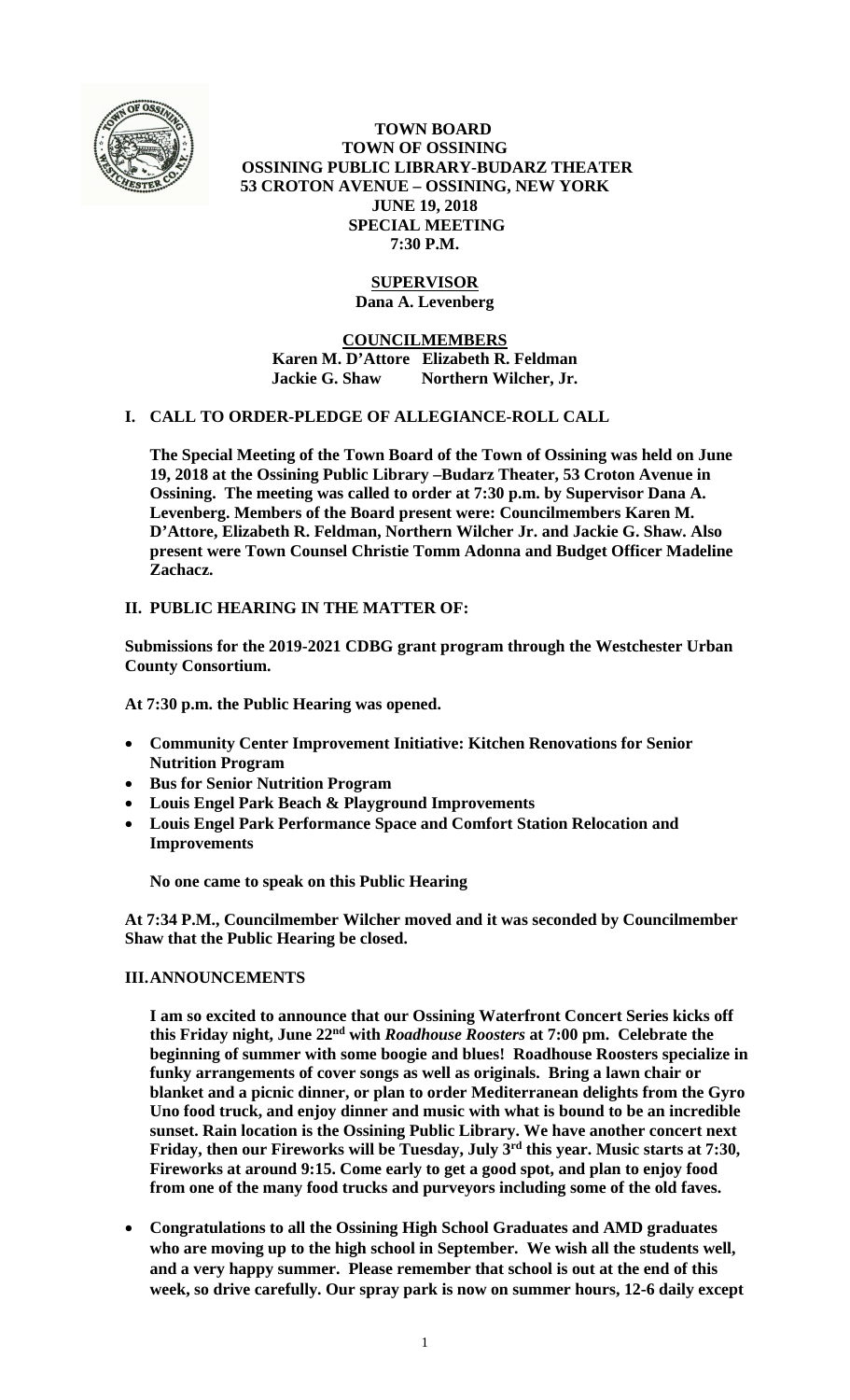**on days of extreme heat when we open at 11 and close at 7. Remember you have to push the button to get the water to start spraying.** 

- **Today, June 19th is Grievance Day –the Board of Assessment Review will be meeting until 9pm in the Board room at 16 Croton Ave. If you plan to grieve your property assessment, make sure you go prepared with information in hand for them to review.**
- St. Ann's Parish Festival starts tonight, Tuesday, June 19<sup>th</sup> on the grounds of St. **Ann's school on Eastern Avenue and will run every night from 6pm to 11pm until**  Sunday, June 24<sup>th</sup>. Come for the games and rides, but stay for the food -- featuring **St. Ann's multicultural community, with Italian, Portuguese, Latin American, and Filipino specialties.**
- **Make Music Day June 21st, free events all over Ossining and Briarcliff to mark the Summer Solstice, with a drum circle from 4-5pm in front of Mike Risko Music at 144 Croton Avenue.**

**Mind, Body, Spirit-Ossining continues this weekend:** 

- **Sue Radparvar of Ossining's Studio95 Zumba is another** *Mind, Body, Spirit Ossining* **favorite, and is back this summer with weekly Zumba classes at Louis Engel Park on the stage, Saturday afternoons. Beginning this Saturday, June 23rd at 3:00pm, join Sue each week for an invigorating and fun afternoon of Zumba, a fusion of Latin and International music and dance themes create a dynamic, exciting class based on the principle that a workout should be enjoyable and easy to do. The routines will feature aerobic/fitness interval training with a combination of fast and slow rhythms that tone and sculpt the body. You are sure to be back week after week to participate in Sue's fun class.**
- **Also this Saturday, UMAC Briarcliff will host a class at Ryder Park at 1:30pm at the pavilion. UMAC Briarcliff will offer a fun-filled introduction to the martial art of Taekwondo. Learn blocks, kicks, self-defense, and even break a board! This class is open to all those ages four years old and up.**
- *Mind, Body, Spirit Ossining* **is excited to welcome a local mindfulness expert this weekend for a demonstration of Qigong, Chinese Yoga. Come to learn more about this practice and how it can help you attain balance and stability, and bring positive improvements to your life. Ben Felcher Leavitt of Recovering Your Way Mindful Body Practice will lead a Qigong practice this Sunday, June 24th at 9:30am at the Cedar Lane Park pavilion.**
- **You can also check out "The Sting" produced by Theater O, being performed at Bethany Arts Community on Somerstown Road. With gender-blind casting (seventh-grader Audrey Schnecker plays Johnny Hooker, the Robert Redford role), the show encapsulates the slick and sassy world of the 1930s con. With unique staging and fun choreography and music, the play will delight audiences of all ages. Get your tickets for the shows this Thursday thru Sunday night at 7PM at theatero.org-- tickets are \$10 each.**
- **The 23rd is going to be a great day for community service, -- besides an OHCC gravestone cleaning from 9-12 at Historic Sparta Cemetery, 181 Revolutionary Rd, you can also sign up to help Green Ossining, Riverkeeper, and the Village of Ossining stencil Ossining's storm drains to help keep our storm water system healthy. There are more than 2,000 storm drains in Ossining, and between 10AM and 12 Noon this Saturday the 23rd, you can help get some of them stenciled. Spots are limited, so call the Village DPW to sign up! 914-941-4660.**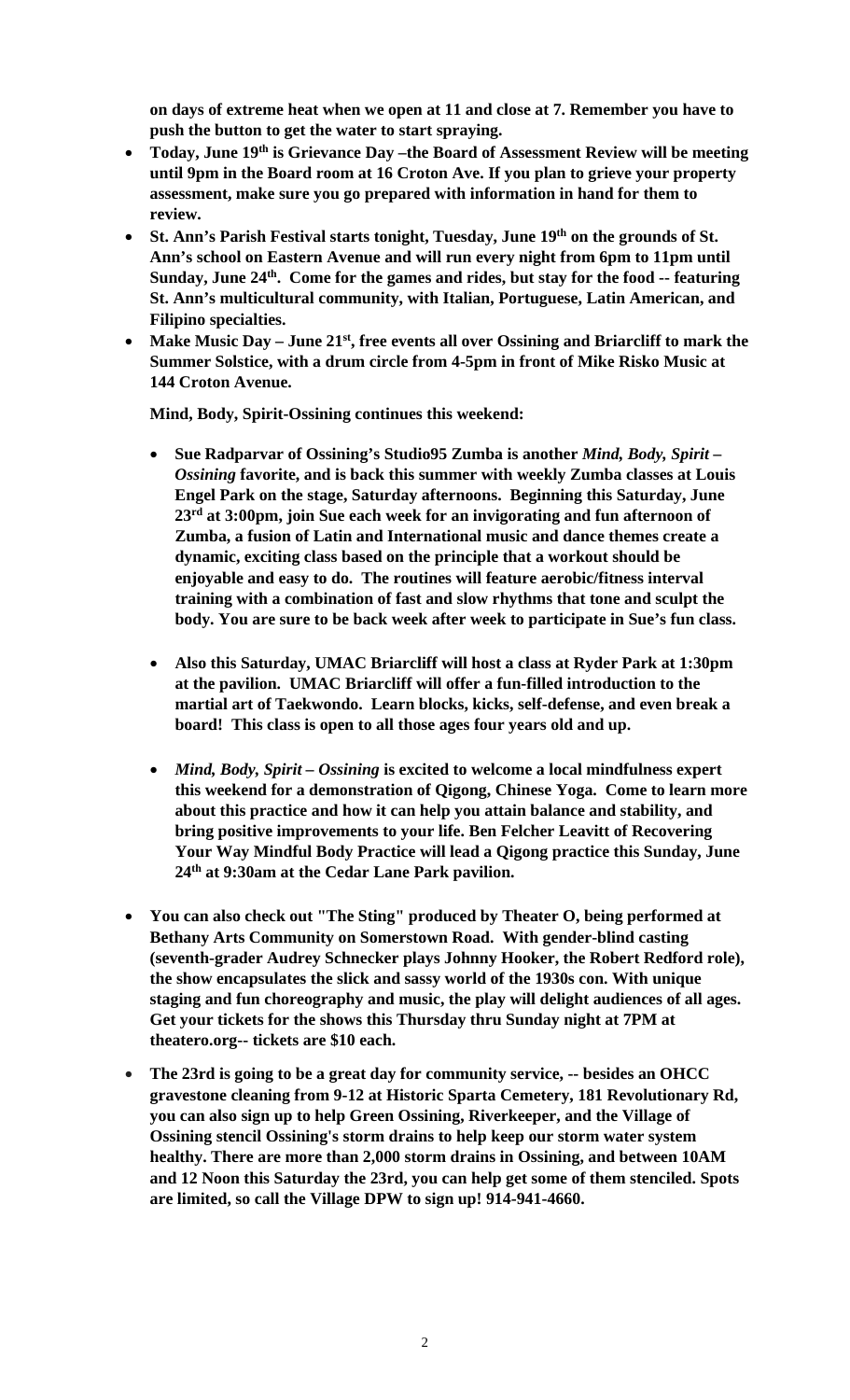- **I also encourage you to register for the Ossining PTA's Color Run, scheduled for Sunday, June 24th. If you have never seen one of these, be prepared to get messy- during your two mile run, you will go through "splash zones" and should end the race sufficiently tie dyed. Interested? Email BSniffen.OPTA@gmail.com to register- - proceeds benefit the Ossining PTAs. The race will be held at Anne M. Dorner Middle School with check in will starting at 7:30AM and the race at 9AM.**
- **Reminder from Village of Briarcliff: The 2018/2019 tax bills should have been received by residents. If you haven't received a property tax bill, call the Village of Briarcliff Tax office at 944-2723. Payments will be accepted on the following schedule without penalty: 1st installment until July 2, 2018; and 2nd installment from December 1, 2018 – December 31, 2018.**
- **Sustainable Westchester shared this event: This Wednesday, June 20th: from 10a – 2p get a FREE LUNCH & TEST DRIVE the 2018 All-Electric Nissan Leaf. It's in New Rochelle, at Anderson Plaza***, at the Corner of Anderson & Lecount.*

### **IV.BOARD RESOLUTIONS**

**A. Approval of Minutes-June 13, 2018** 

**Councilmember Shaw moved and it was seconded by Councilmember Wilcher that the following resolution be TABLED at advice of Counsel.** 

**Councilmember Feldman moved and it was seconded by Councilmember D'Attore that the following resolution be TABLED.** 

**RESOLVED, that the Town Board of the Town of Ossining hereby approves the Minutes of the June 13, 2018 CDBG Work Session.** 

 **Motion Carried: Unanimously** 

#### **B. Contract- NYSERDA Agreement #122141 for North State Road Bike Lane Project**

**Councilmember D'Attore moved and it was seconded by Councilmember Wilcher that the following be approved:** 

**Resolved, that the own Board hereby authorizes the Supervisor to sign an agreement with the New York State Energy Research and Development Agency (NYSERDA) for a \$50,000 contract to design and implement Phase One of a bike lane project on North State Road.** 

 **Motion Carried: Unanimously** 

### **V. ADJOURNMENT- TOWN HALL MEETING**

**At 7:51 P.M., Councilmember Feldman moved and it was seconded by Councilmember Wilcher that the meeting be adjourned to Town Hall Meeting.** 

**Motion Carried: Unanimously** 

#### **TOWN HALL MEETING**

**At 9:38 P.M., Councilmember D'Attore moved and it was seconded by Councilmember Shaw to enter into Executive Session for Advice of Counsel & Litigation.** 

 **Motion Carried: Unanimously** 

**At 9:56 P.M., Councilmember Feldman moved and it was seconded by Councilmember Shaw to leave Executive Session.**